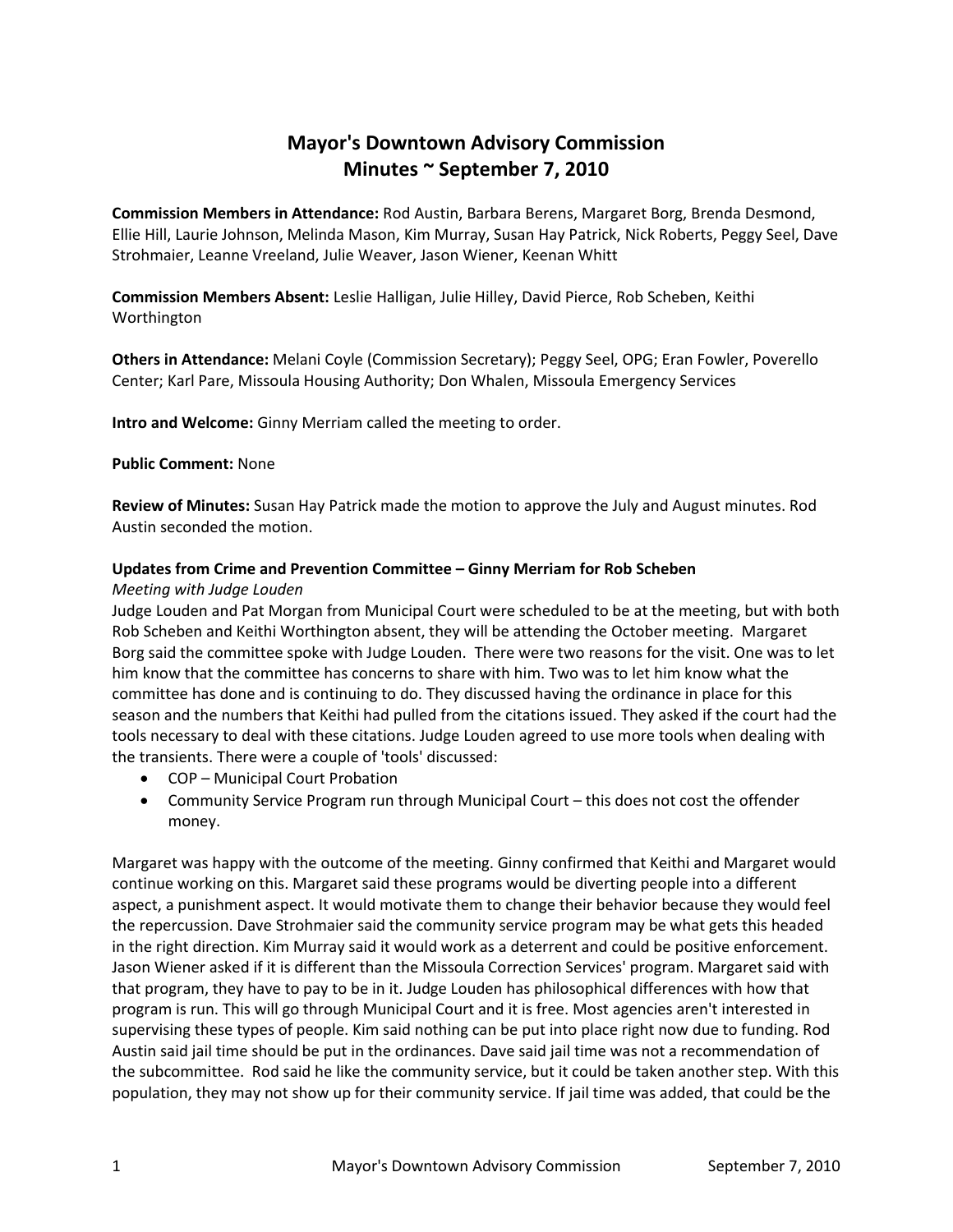next step if they didn't show up. Jason said he would like to hear from the jail to discuss how jail time would help.

## *Missoula Emergency Services*

Rod Austin invited Don Whalen, Director of Missoula Emergency Services Inc. (MESI), to join the meeting. He had spoken with Don about the cost of responding to the calls in the downtown district. Don said the conservative number of what has been written off between January 1 and July 31, 2010 is \$120,867. It is not uncommon to transport the same person three or four times a day. Fire and police respond to each of these calls also. MESI budgets for this every year. Susan Hay Patrick asked if this amount is consistent from year-to-year and Don said yes. Jason Wiener asked if the ambulance service would be interested in a program to help alleviate some of those calls and Don said yes. Rod said there are some resources that could be directed toward better living. Jason asked Don if he had ideas on how to prevent those behaviors and Don said most of the calls are because of intoxication. Leanne Vreeland said 42 percent of the patients received in the ER are due to alcohol. The hospitals at times are at capacity, and these same individuals are brought in several times a day. That limits the capacity the hospital has for taking other emergencies.

Jason asked what the people who sell alcohol have to say about it. Rod said Worden's knows when not to sell and who not to sell to. They are allowed to purchase a certain amount a day and then they won't sell to them anymore. Keenan Witt said they get others to buy for them or they wait for the next person to come on shift to buy more.

Eran Fowler asked if treatment is being discussed as a way to decrease the cost to the community. If there was treatment, the number of ER visits would decrease as well as the cost for all the services. Don said most of them just need to sober up, so if there was someplace to take them besides the hospital, that would eliminate a large cost also. Melinda Mason said she would like to discuss treatment with the director of Turning Point. Sharehouse had a detox program for years. Susan from the Human Services Committee said she would contact Tim, the director of Turning Point. Kim Murray said she would like the whole committee to hear what he has to say.

Melinda said one problem with this population is income. Housing becomes really limited. Karl Pare of the Missoula Housing Authority said a majority of their tenants have SSI or a small income. Melinda said they have short tracked two people to SSI in the last year. The mental health SSI numbers are low. Treatment is expensive and they prioritize those who are motivated and will be successful.

### **Updates from Social Services Committee – Jason Wiener and Susan Hay Patrick**

### o **Poverello Update**

### o **Salcido Center Closure and Results**

The Salcido Center is now closed. The Poverello Center is still providing as many services as possible.

The Poverello Center is moving forward with renovations to the day room for the Salcido Center. It is expected to be fully operational by October 1. There will be logistical issues to deal with once it is operational.

They need to have modifications done to have a separate entrance. It is important to have clients who are trying to stay sober stay away from those who are not, which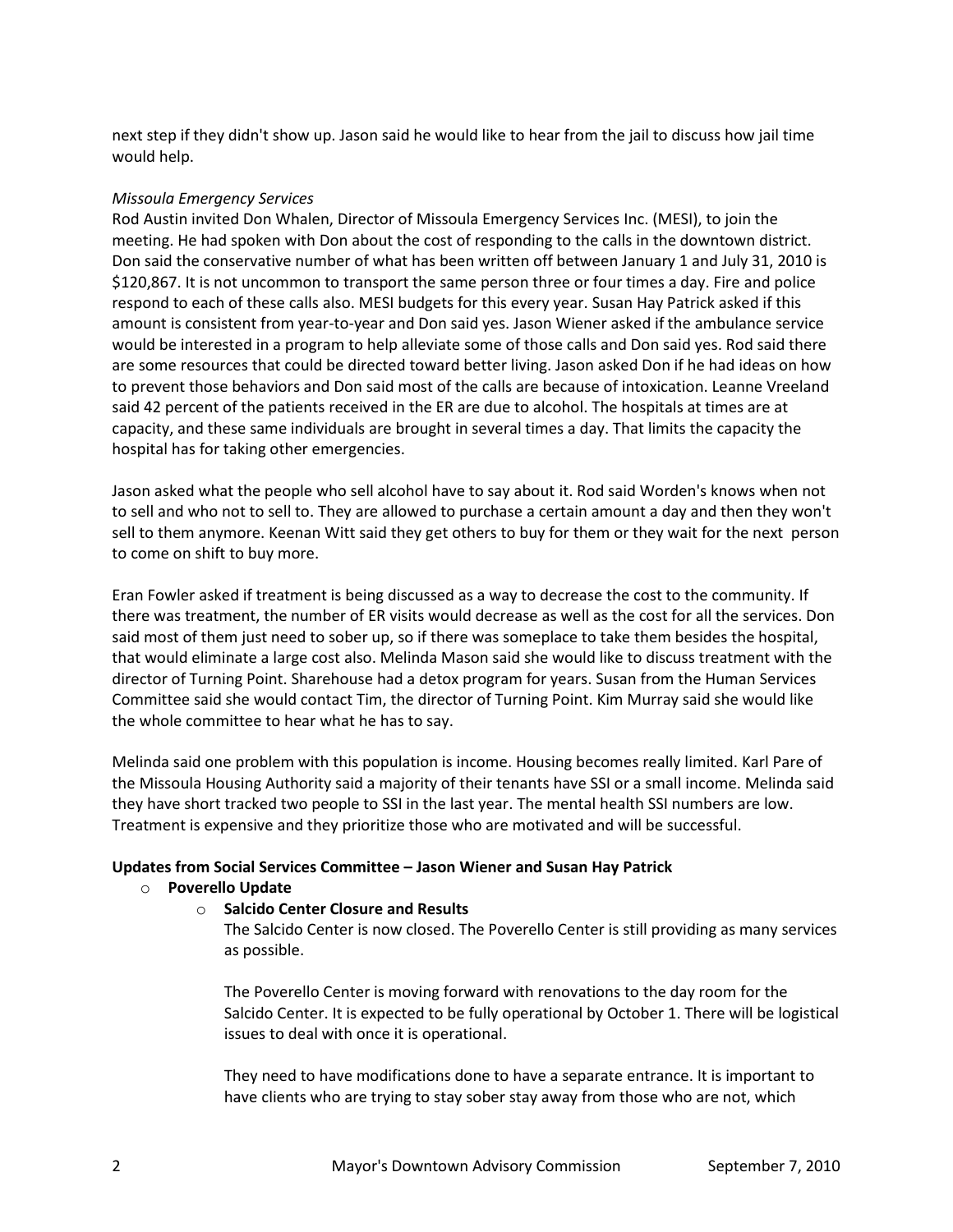requires a separate entrance. There are no sleeping arrangements for those under the influence.

#### o **Excess Capacity Winter Shelter Discussions**

Ellie Hill said the Poverello Center has 70 beds and they are over capacity one-third of the year. They have people sleeping on the floor. Over 95 people is over the fire code. It is not uncommon to have 111 people when it is below 20 degrees. She said the Poverello Center didn't create the homeless problem, they should not be the only ones trying to find solutions.

Eran Fowler met with the Missoula Ministry Association to discuss interfaith emergency shelter. The congregations would provide the space, food, etc for one week at a time. This resulted in valid concerns about safety issues, if those under the influence would have to be housed and if there would be a paid staff member there. The safety of the congregation members who volunteer was important. There was no support offered at this meeting and the majority was not interested. Brenda Desmond is on the board at First Presbyterian and said it may be a surprise who will step up.

Safeway is totally full of storage. Jeff Fee, President of Saint Patrick Hospital, is speaking with his Senior Management Team regarding a role that St. Pats could play in helping to provide shelter for the winter.

There were 246 hotel vouchers given out last year through Salvation Army. The funding source for HUD is not supposed to be for emergency shelter. Human Resource Council has emergency shelter funding. Jason Wiener asked if Salvation Army participates in ARHC. Eran said they are a member but do not attend. Keenan Witt said there will be a new Major in November. Salvation Army gets \$50,000/year; \$25,000 for winter emergency shelter and \$25,000 for expenses such as a car breaking down, medical emergency, rent, etc. ARHC money goes to people with the ability to pay for shelter. Human Resource Council has a program for those in the process of applying for SSA or SSDI that will provide housing and then gets reimbursed by Social Security. About 50 people a month are going through that program.

Jason asked how many square feet is needed to house extra people. Ellie said an average of 5 – 20 people over the code stay at the Poverello Center. Bunk beds are supposed to be three feet apart to follow code. Ellie said the Missoula Independent called her asking what is being done about breaking the fire code this year. Options were discussed of possible other housing. Nick Roberts asked if the Poverello Center is willing to staff the facility and Ellie said there would be a paid staff member as well as volunteers.

- National Guard facilities at Fort Missoula Nancy Harte is speaking with them
- **Fairgrounds**

Julie Weaver said the committee is on the right track. If two or three larger groups stepped forward, others would follow. It is better to have more sites than not enough. Barbara Berens asked if there is heating at the fairgrounds. The buildings are rented and there could be scheduling problems. Kim Murray said she would check into this. Steve Earle, the Fairgrounds Director, has worked on these issues when he was the Director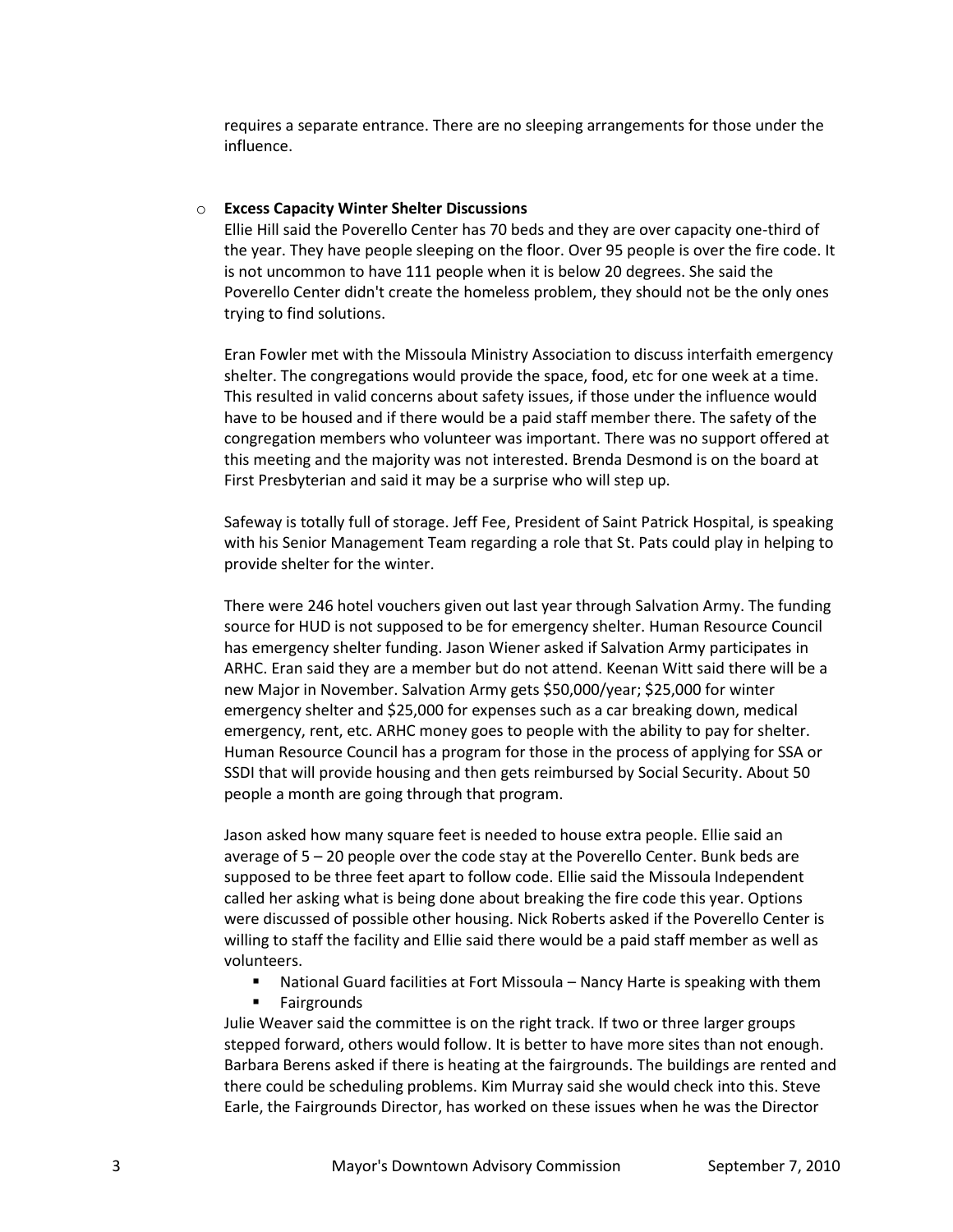for Mountain Line. Transportation would be necessary, so it would be easier to have everyone in one location. Keenan said Steve is willing to help. Susan Hay Patrick said she would contact Steve Earle and Dan Cravy, Pastor of First Presbyterian Church.

### **Long Term Plans to Address Homelessness**

o **Ten Year Plans from Similar-Sized Communities to Address Homelessness**

Jason Wiener said he has reviewed the assistance model from Fort Collins, CO. It took six years and \$.5 million to create it. The company could be used for technical assistance for Missoula. Missoula has already done a lot of the work, but there is still a lot of data needed.

Susan Hay Patrick said this is more immediate than ten years. Kim Murray said the short term is the serious problem. There will be long term problems and education will be important.

Ellie Hill has done a lot of research on ten year plans and there is a lot of information that is applicable to Missoula.

## o **Needs Assessment Update**

The one consultant that had been chosen could not do the needs assessment. The second consultant would have four-to-six people doing phone interviews. There will not be an RFP. Susan Hay Patrick said she would have volunteers, they would just need to have training. Ginny Merriam said any questions about the needs assessment need to go to Mike Barton or Cindy Wulfekuhle in OPG.

Rod Austin said he is concerned about the group not having experience doing this kind of work. Ginny said she did not get that impression. Walla Walla College was suggested and Ginny said the group did not want a local connection. Dave Strohmaier said they want to execute this survey this fall.

### o **Social Services Inventory**

Jason Wiener said Peggy Seel has done an exceptional job on the inventory.

# **Update from Image and Outreach Committee – Ginny Merriam**

*Update for Real Change/Power of 10 Check Presentation Event*

It is the end of the match period. The match this year was \$10 to \$1 (or \$10,000), so not as much has been raised. It was successful because of public awareness. There was good coverage from the Missoulian, television stations and radio.

The last few years there have been check presentations with a large check given to each of the agencies. One year was at the Food Bank and one year was on the lawn of the Poverello Center. Ginny asked for ideas for the check presentation this year. She also asked if people have ideas after the meeting to email her.

- $\circ$  Julie Weaver said since one of the checks is going to the Salcido Center, it could be done there in conjunction with a story about them reopening. A tour was also suggested for this event.
- o Brenda Desmond said it could be combined with the Grand Opening of Higgins Avenue. Ginny said it would not be good to combine those two events.